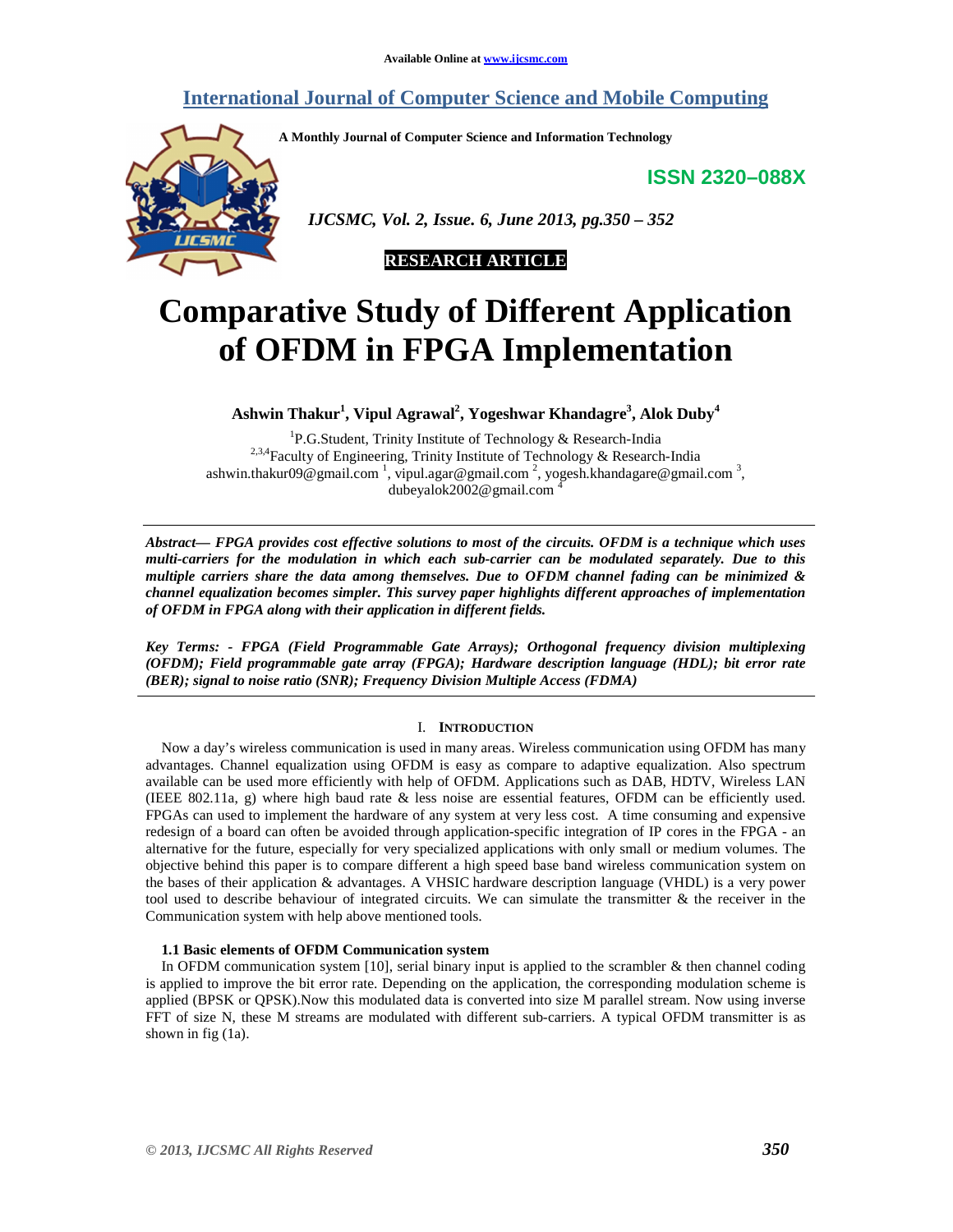

Figure (1a) OFDM Transmitter

Similarly at the receiver side by the use of size N FFT, the received data is splits into N parallel stream. Then it is demodulated & using error correcting method proper data is obtained. A typical OFDM transmitter is as shown in fig (1b).



So from the above discussion we can say that OFDM is best suited for the wireless communication system. Also it can remove all the disadvantages that are caused by multipath propagation.

#### **1.2 FPGA**

Field Programmable Gate Arrays are one of the popular devices in VLSI industry. A typical integrated circuit performs a particular function defined at the time of manufacture. In contrast, the FPGA's function is defined by a program written by someone other than the device manufacturer. [8] FPGA contains similar type of logic modules that can be connected together to have a desired operation to be performed. Complex designs are created by combining these logic modules to create the desired circuit. A typical FPGA is as shown in fig (1c).



Figure (1c) FPGA

#### II. **LITERATURE SURVEY**

CURRENT System-on-Chip (SOC) platforms provide wide range of programmable processors and ASIC components .These components provide user, a flexibility & reduction of cost of implementation. ASIC are not suitable were flexibility is required. By implementing the OFDM using FPGA, performance can be increased.

In 2004 C. Ebeling, C. Fisher, G. Xing, M. Shen & H. Liu [1] proposed The RaPiD implementation has about six times the performance/cost of a DSP implementation, while an ASIC has about six times the performance/cost of RaPiD.

In 2008 S.Haene, D. Perels & A Burg [2] proposed that A real-time MIMO-OFDM physical layer transmitting at a peak data rate of 216Mbit/s over 20MHz bandwidth was prototyped and characterized through measurements. Real-time operation of the system on an FPGA was achieved by diligent selection and optimization of the employed transceiver algorithms for the FPGA implementation and by careful design of the corresponding transceiver hardware architecture.

In 2011 P. J. Lobo, F. Pescador, G. Maturana & M. C. Rodríguez [3] proposed that it could be possible to integrate the whole system (i.e. receiver and gateway) in a single platform with one DSP and the FPGA, especially considering that current versions of the DSPs. A combined SoC that includes both the communications and video peripherals would be perfectly fit for the task. Other functional combinations are possible, such as a receiver and gateway without video decoding capabilities or even a system with just the gateway functionality. In the latter case, a smaller and cheaper processor could be used.